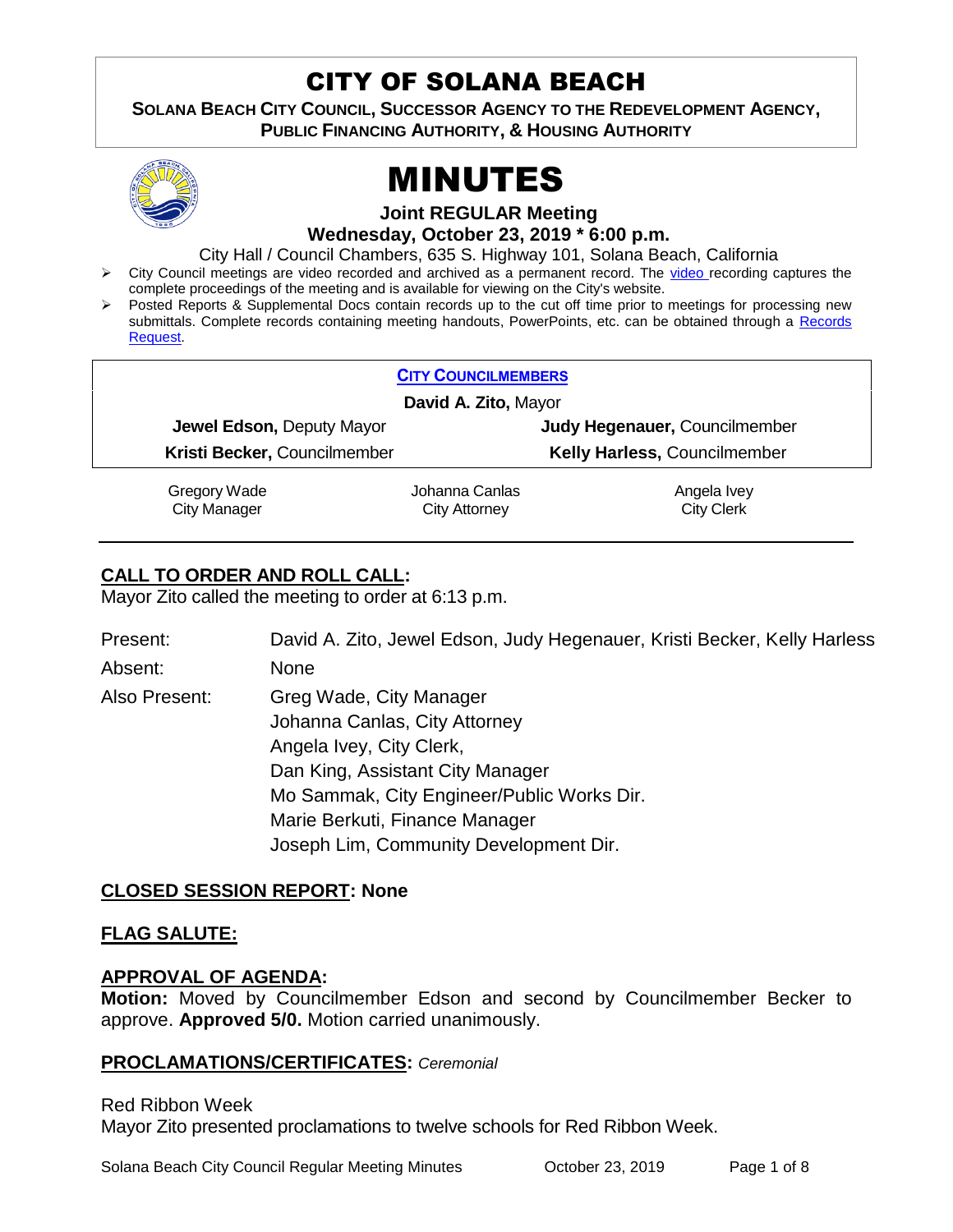#### **ORAL COMMUNICATIONS: None**

This portion of the agenda provides an opportunity for members of the public to address the City Council on items relating to City business and not appearing on today's agenda by submitting a speaker slip (located on the back table) to the City Clerk. Comments relating to items on this evening's agenda are taken at the time the items are heard. Pursuant to the Brown Act, no action shall be taken by the City Council on public comment items. Council may refer items to the City Manager for placement on a future agenda. The maximum time allotted for each presentation is THREE MINUTES (SBMC 2.04.190). Please be aware of the timer light on the Council Dais.

#### **COUNCIL COMMUNITY ANNOUNCEMENTS / COMMENTARY:**

*An opportunity for City Council to make brief announcements or report on their activities. These items are not agendized for official City business with no action or substantive discussion.* 

#### **A. CONSENT CALENDAR:** (Action Items) (A.1. - A.5.)

Items listed on the Consent Calendar are to be acted in a single action of the City Council unless pulled for discussion. Any member of the public may address the City Council on an item of concern by submitting to the City Clerk a speaker slip (located on the back table) before the Consent Calendar is addressed. Those items removed from the Consent Calendar by a member of the Council will be trailed to the end of the agenda, while Consent Calendar items removed by the public will be discussed immediately after approval of the Consent Calendar.

#### **A.1. Minutes of the City Council.**

Recommendation: That the City Council

1. Approve the Minutes of the City Council Meetings held May 22, 2019 and July 10, 2019.

See Approved Minutes [http://www.ci.solana-beach.ca.us/index.asp?SEC=F0F1200D-21C6-4A88-8AE1-0BC07C1A81A7&Type=B\\_BASIC](http://www.ci.solana-beach.ca.us/index.asp?SEC=F0F1200D-21C6-4A88-8AE1-0BC07C1A81A7&Type=B_BASIC) **Motion:** Moved by Councilmember Edson and second by Councilmember Hegenauer to approve. **Approved 5/0.** Motion carried unanimously.

#### **A.2. Register Of Demands.** (File 0300-30)

Recommendation: That the City Council

1. Ratify the list of demands for September 21– October 04, 2019.

#### [Item A.2. Report \(click here\)](https://solanabeach.govoffice3.com/vertical/Sites/%7B840804C2-F869-4904-9AE3-720581350CE7%7D/uploads/Item_A.2._Report_(click_here)_10-23-19_-_O.pdf)

**Motion:** Moved by Councilmember Edson and second by Councilmember Hegenauer to approve. **Approved 5/0.** Motion carried unanimously.

#### **A.3. General Fund Adopted Budget for Fiscal Year 2019-2020 Changes.** (File 0330-30)

Recommendation: That the City Council

1. Receive the report listing changes made to the Fiscal Year 2019-2020 General Fund Adopted Budget.

#### [Item A.3. Report \(click here\)](https://solanabeach.govoffice3.com/vertical/Sites/%7B840804C2-F869-4904-9AE3-720581350CE7%7D/uploads/Item_A.3._Report_(click_here)_10-23-19_-_O.pdf)

*Posted Reports & Supplemental Docs contain records up to the cut off time, prior to the start of the meeting, for processing new submittals. The final official record containing handouts, PowerPoints, etc. can be obtained through a Records Request to the City Clerk's Office.*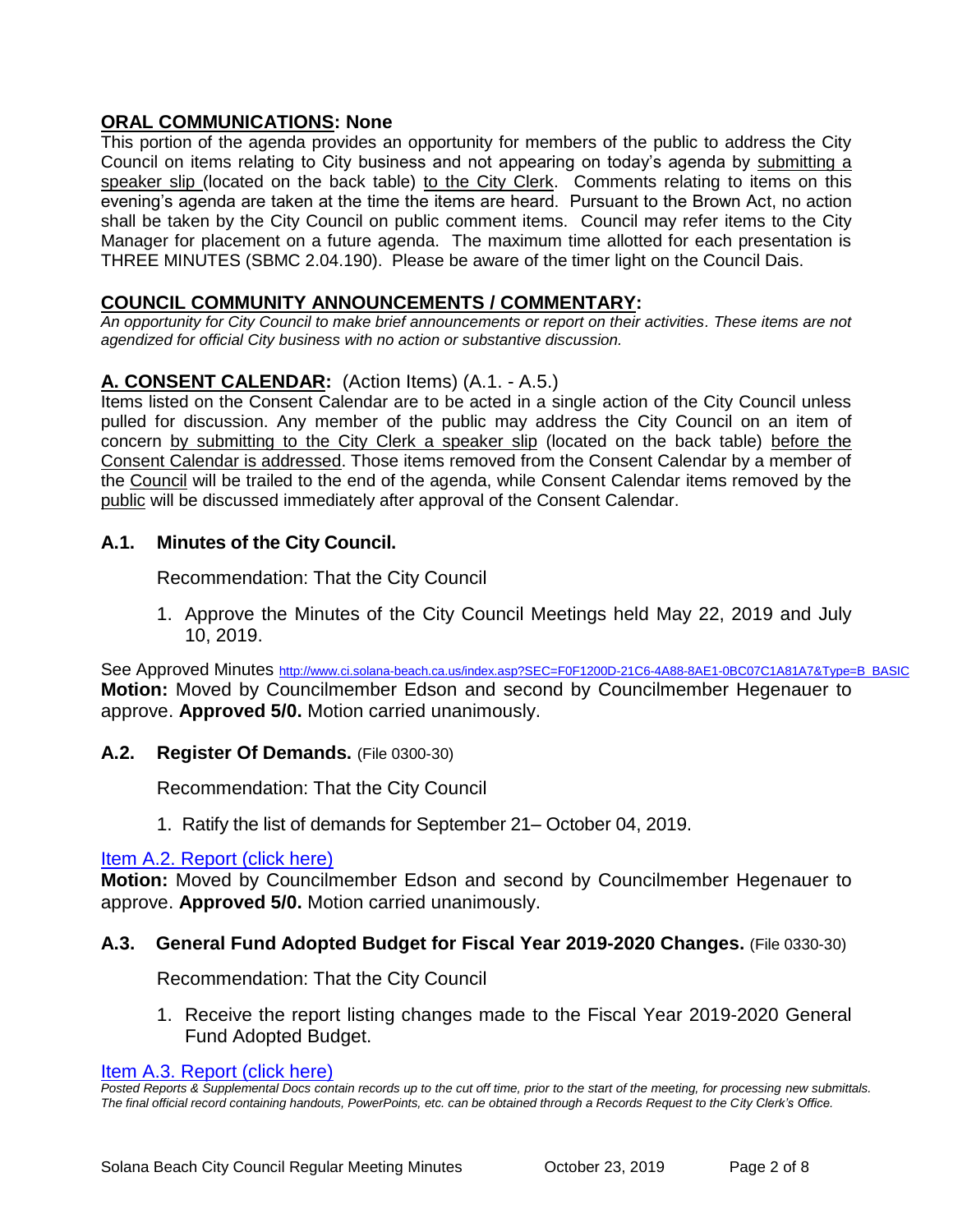**Motion:** Moved by Councilmember Edson and second by Councilmember Hegenauer to approve. **Approved 5/0.** Motion carried unanimously.

#### **A.4. Emergency Storm Drainpipe Repairs in the Solana Beach Towne Centre Notice of Completion** (File 0850-40)

Recommendation: That the City Council

#### 1. Adopt **Resolution 2019-142**:

- a. Accepting as complete the Emergency Storm Drainpipe Repairs in the Solana Beach Towne Centre Project, performed by Crest Equipment, Inc.
- b. Authorizing the City Clerk to file a Notice of Completion for this project.

#### [Item A.4. Report \(click here\)](https://solanabeach.govoffice3.com/vertical/Sites/%7B840804C2-F869-4904-9AE3-720581350CE7%7D/uploads/Item_A.4._Report_(click_here)_10-23-19_-_O.pdf)

*Posted Reports & Supplemental Docs contain records up to the cut off time, prior to the start of the meeting, for processing new submittals. The final official record containing handouts, PowerPoints, etc. can be obtained through a Records Request to the City Clerk's Office.* **Motion:** Moved by Councilmember Edson and second by Councilmember Hegenauer to approve. **Approved 5/0.** Motion carried unanimously.

#### **A.5. 2019 City Streets Concrete Repairs Project – Notice of Completion.** (File 0820-35)

Recommendation: That the City Council

#### 2. Adopt **Resolution 2019-037**:

- a. Accepting as complete the 2019 City Streets Concrete Repairs Project, Bid 2019-02, performed by Dick Miller, Inc.
- b. Authorizing the City Clerk to file a Notice of Completion for this project.

#### [Item A.5. Report \(click here\)](https://solanabeach.govoffice3.com/vertical/Sites/%7B840804C2-F869-4904-9AE3-720581350CE7%7D/uploads/Item_A.5._Report_(click_here)_10-23-19_-_O.pdf)

*Posted Reports & Supplemental Docs contain records up to the cut off time, prior to the start of the meeting, for processing new submittals. The final official record containing handouts, PowerPoints, etc. can be obtained through a Records Request to the City Clerk's Office.* **Motion:** Moved by Councilmember Edson and second by Councilmember Hegenauer to approve. **Approved 5/0.** Motion carried unanimously.

#### **B. PUBLIC HEARINGS:** (B.1. – B.2.)

This portion of the agenda provides citizens an opportunity to express their views on a specific issue as required by law after proper noticing by submitting a speaker slip (located on the back table) to the City Clerk. After considering all of the evidence, including written materials and oral testimony, the City Council must make a decision supported by findings and the findings must be supported by substantial evidence in the record. An applicant or designee(s) for a private development/business project, for which the public hearing is being held, is allotted a total of fifteen minutes to speak, as per SBMC 2.04.210. A portion of the fifteen minutes may be saved to respond to those who speak in opposition. All other speakers have three minutes each. Please be aware of the timer light on the Council Dais.

#### **B.1. Public Hearing: Introduce (1 st Reading) Ordinance 506 – Building and Fire Code Updates.** (File 0250-70)

Recommendation: That the City Council

1. Conduct the Public Hearing: Open the Public Hearing; Report Council Disclosures; Receive Public Testimony; Close the Public Hearing.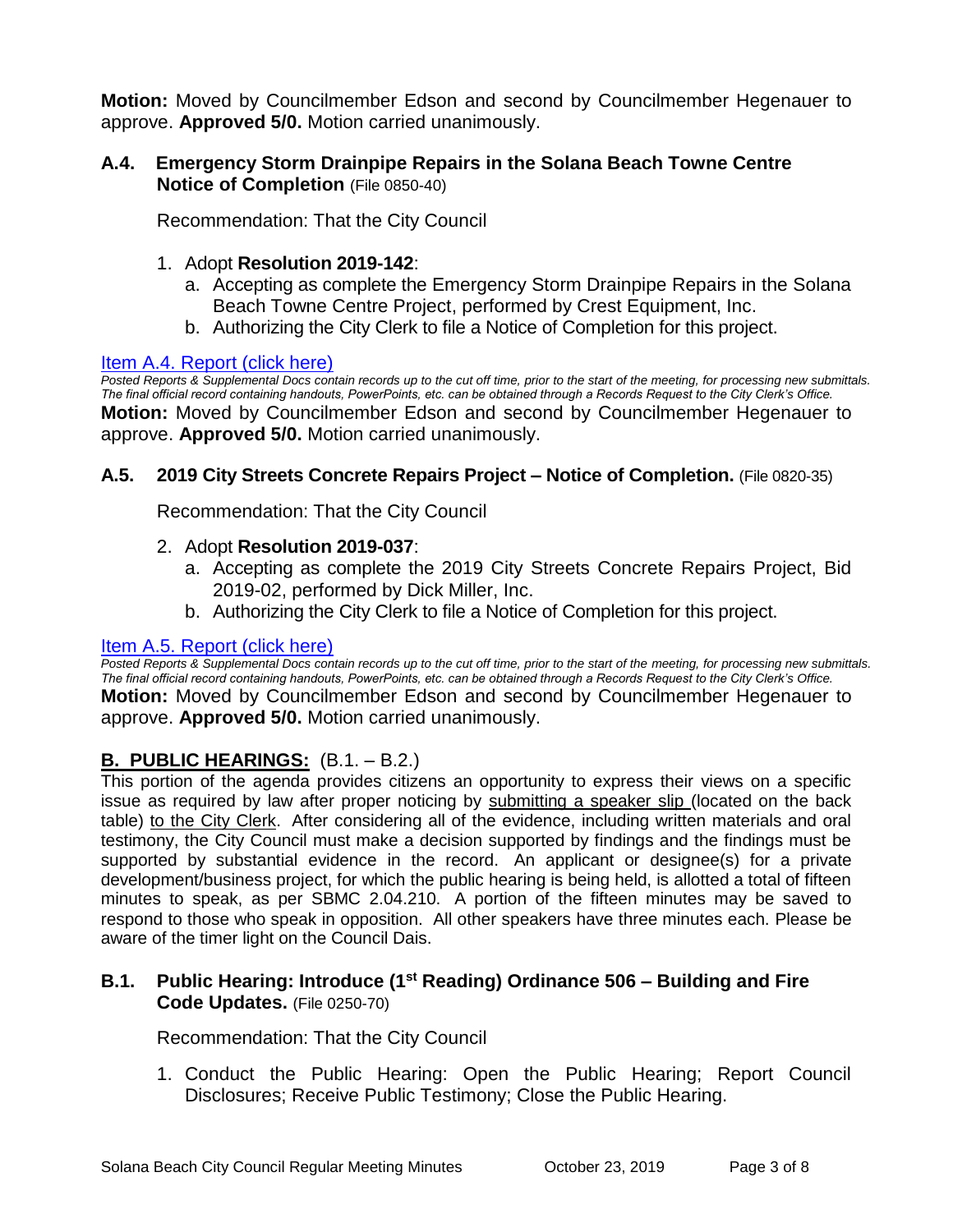- 2. Find the project categorically exempt from CEQA under Section 15061(b)(3) of the CEQA Guidelines.
- 3. Introduce **Ordinance 506** (1st Reading).

#### [Item B.1. Report \(click here\)](https://solanabeach.govoffice3.com/vertical/Sites/%7B840804C2-F869-4904-9AE3-720581350CE7%7D/uploads/Item_B.1._Report_(click_here)_10-23-19_-_O.pdf)

*Posted Reports & Supplemental Docs contain records up to the cut off time, prior to the start of the meeting, for processing new submittals. The final official record containing handouts, PowerPoints, etc. can be obtained through a Records Request to the City Clerk's Office.*

Joseph Lim, Community Development Dir., spoke about the 2019 Building and Fire code updates with certain local amendments being conducted approximately every three years, the amendments would take effect January 1, 2020, the City's local amendments related to either topographic, climactic, or geologic conditions that may exist in the community, the one significant change was a statewide amendment related to the requirement for new singlefamily dwelling construction to include a photovoltaic system, and that the Climate Action Commission was currently reviewing additional potential local building amendments for consistency with the City's Climate Action Plan that would be brought to Council at a another time.

Mayor Zito opened the public hearing.

Council disclosures.

Council and Staff discussed that the photovoltaic requirement would be for all new singlefamily construction and for significant remodels that were greater than 50% of the building.

**Motion:** Moved by Councilmember Edson and second by Councilmember Harless to approve. **Approved 5/0.** Motion carried unanimously.

#### **B.2. Public Hearing: 731 Avocado, Applicant: Harris, Case 17-18-15.** (File 0600-40)

The proposed project meets the minimum objective requirements under the SBMC, may be found to be consistent with the General Plan and may be found, as conditioned, to meet the discretionary findings required as discussed in this report to approve a DRP and administratively issue a SDP. Therefore, Staff recommends that the City Council:

- 1. Conduct the Public Hearing: Open the Public Hearing, Report Council Disclosures, Receive Public Testimony, and Close the Public Hearing.
- 2. Find the project exempt from the California Environmental Quality Act pursuant to Section 15303 of the State CEQA Guidelines; and
- 3. If the City Council makes the requisite findings and approves the project, adopt **Resolution 2019-138** conditionally approving a Development Review Permit (DRP) and Structure Development Permit (SDP) to demolish the existing singlefamily residence and construct a replacement two-story, single-family residence with an attached garage and perform associated site improvements at 731 Avocado Place, Solana Beach.
- 4. Adopt **Resolution 2019-141** ordering the vacation of excess public street right-ofway at 731 Avocado Pl.

[Item B.2. Report \(click here\)](https://solanabeach.govoffice3.com/vertical/Sites/%7B840804C2-F869-4904-9AE3-720581350CE7%7D/uploads/Item_B.2._Report_(click_here)_10-23-19_-_O.pdf)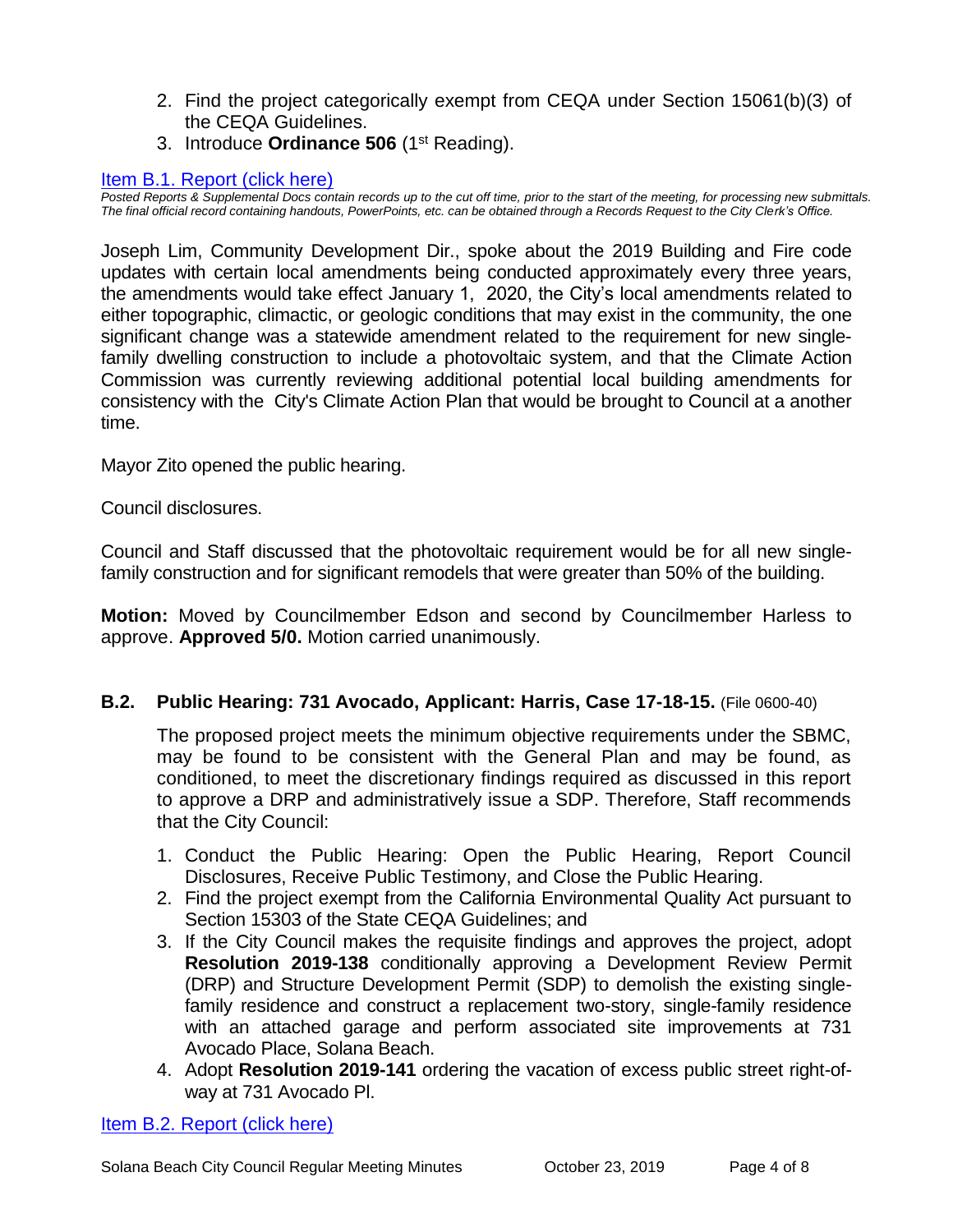[Item B.2. Staff Report Update #1 \(click here\)](https://solanabeach.govoffice3.com/vertical/Sites/%7B840804C2-F869-4904-9AE3-720581350CE7%7D/uploads/Item_B.2._Staff_Report_Update_1_-_O.pdf)

[Item B.2. Supplemental Document \(updated 10-23 at 4:20pm\)](https://solanabeach.govoffice3.com/vertical/Sites/%7B840804C2-F869-4904-9AE3-720581350CE7%7D/uploads/Item_B.2._Supplemental_Items_(10-23_at_417pm)_-_O.pdf)

*Posted Reports & Supplemental Docs contain records up to the cut off time, prior to the start of the meeting, for processing new submittals. The final official record containing handouts, PowerPoints, etc. can be obtained through a Records Request to the City Clerk's Office.*

Greg Wade, City Manager, introduced the item.

Corey Andrews, Principal Planner, presented a PowerPoint (on file).

Mayor Zito opened the public hearing.

Alex Harris, Applicant, reviewed slides of the City's presentation and spoke about their moving off of the property due to the lack of safety for his family, that a claim was stated it was due to his property being run down rather than a view claim, discussions with the neighbor who wanted the property lowered, his offering to trim a large Torrey Pine tree to provide the neighbor more view which was rejected by the claimant, his offering to agree to not allow 25 ft. trees on the front of his property which was rejected by the claimant, the grading cut into the front pad as the View Assessment toolkit guided, explored other building placements that were not better solutions, that lowering the pad would create an 8 ft. retaining wall and remove all of their ocean view, and grading that was intended to create a flat landscape for plantings.

Ron Magnaghi, View Assessment Claimant, presented a PowerPoint of pictures (on file) and spoke about the first story poles appearing to be very large, the second set of story poles were larger and blocking their view, his efforts to make contact with the applicant resulting in no returned calls, text or emails, and he pointed out specific views that would be blocked.

Yvette Magnaghi, View Assessment claimant, spoke about her primary viewing area being the living room, the layout on the lot and effect of their expansive view, the proposed project would not give them additional view but remove her view, the tree that the applicant offered to cut down did not remove the structure obstructing the view, and that the applicant had other options.

David Levine spoke about the property being stripped which allowed drainage of rain and mud to reach his property clogging drains and ruining garage doors, a drain that the applicant installed but did not maintain and therefore failed, the mass amount of fill, no communication of plan to resolve drainage issue, and that there had been no support provided from any of the neighbors.

Michael Tang spoke about the project being out of character with the neighborhood, impacts on views, his inability to participate in the View Assessment process since he was not an owner of the property yet, and the greatest concern about the mass on the south side of his property.

Alex Harris, Applicant, responded that they pitched all water away from the easement onto their own property and had a retention pit to take in the water which resolved the drainage issues, that the neighbor experiencing damage to his property had drains that were not up to code, that the neighbor who recently purchased a nearby property bought it when the story poles were already erected and has never contacted by him regarding any issues, and that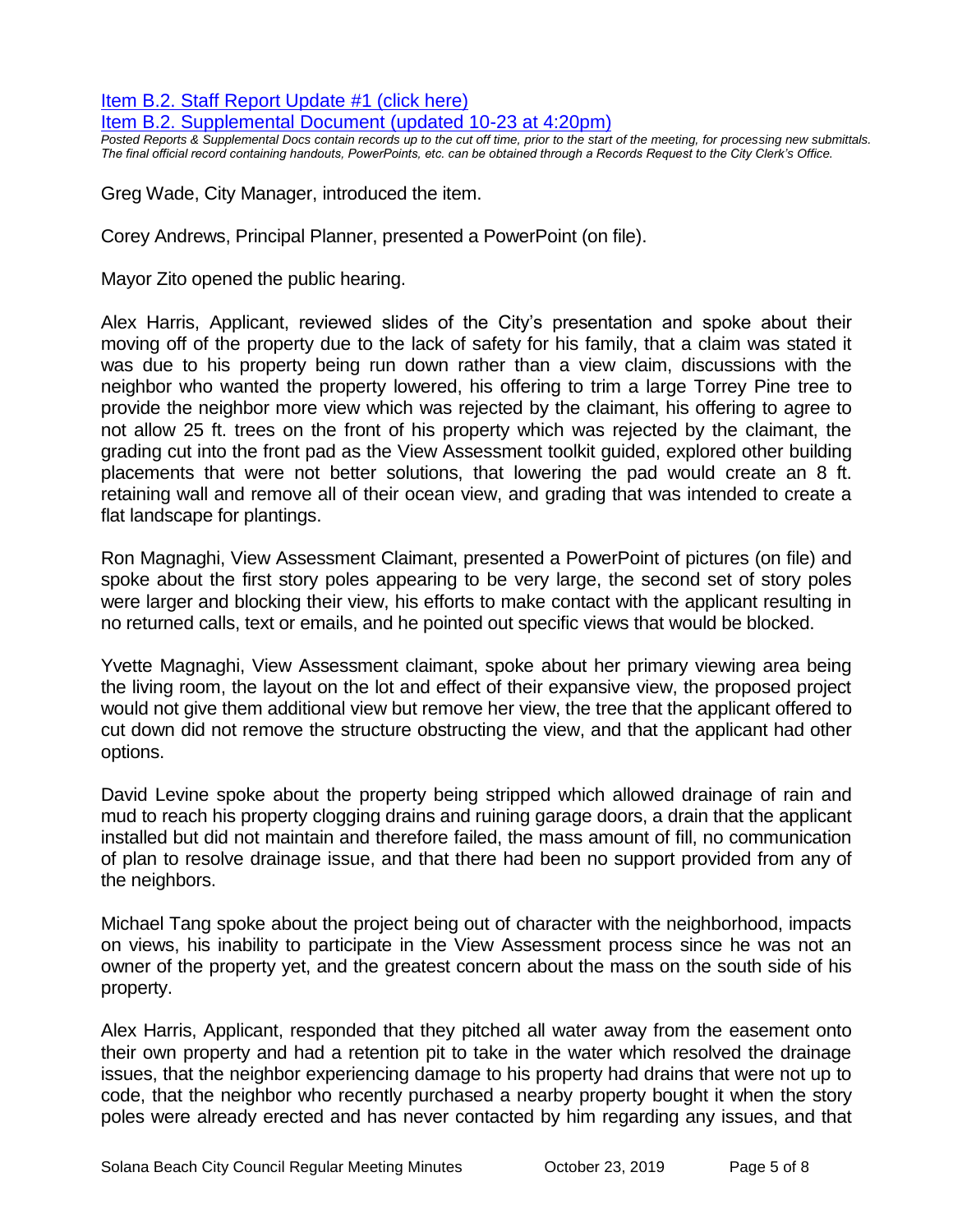two of the four adjacent properties were in favor of their project. He showed a picture of the tree they offered to cut down that would provide more view, he had a call log of a 10-minute phone conversation with the neighbor that resulted in no solution other than dropping the house down, they had no intention of selling the house but had been met with hostility, and that they were building on the main pad. He said that they followed the guidelines of the toolkit, the neighbor already had drain problems on his own property, they selected approved trees by the City, and reviewed the alternative layouts that would have either removed his view or blocked others' views.

Council and Staff discussed Feather Acres grading, drainage and retention basin, the subdivision had 8,000 cubic yards of cut, 9,400 cubic yards of fill, and 1,400 cubic yards of import.

Council expressed that the issues to consider addressing were height, the landscape plan, the bulk and scale of the structure, and Council's need to review the changes once the redesign was presented.

**Motion:** Moved by Deputy Mayor Edson and second by Councilmember Harless to continue the item to return to a future Council meeting. **Approved 5/0.** Motion carried unanimously.

Mayor Zito recessed the meeting for a break at 8:30 p.m. and reconvened at 8:35 p.m.

**C. STAFF REPORTS**: (C.1. - C.3.) *Submit speaker slips to the City Clerk.*

### **C.3. Citizen Commission Appointment.** (File 0120-06)

Recommendation: That the City Council

1. Consider the applications submitted and appoint (by Council-at-large) one member to the position on the Public Arts Commission with a term expiration date of January 2020.

[Item C.3. Report \(click here\)](https://solanabeach.govoffice3.com/vertical/Sites/%7B840804C2-F869-4904-9AE3-720581350CE7%7D/uploads/Item_C.3._Report_(click_here)_10-23-19_-_O.pdf) 

[Item C.3. Staff Report Update #1 \(updated 10-23 at 1pm\)](https://solanabeach.govoffice3.com/vertical/Sites/%7B840804C2-F869-4904-9AE3-720581350CE7%7D/uploads/Item_C.3._Staff_Report_Update_1_(updated_10-23_at_1255pm)_-_O.pdf)

*Posted Reports & Supplemental Docs contain records up to the cut off time, prior to the start of the meeting, for processing new submittals. The final official record containing handouts, PowerPoints, etc. can be obtained through a Records Request to the City Clerk's Office.*

Sandra Hutton stated that she served on the Parks and Recreation Commission and wanted to recommend Mark Mennie for the Public Arts due to his photography skills, and that he provided a work address on his application but that he did live with her and her husband when he was in town.

Council and Staff discussed whether he would be able to attend meetings and a letter submitted by Mark Mennie where he addressed living in Solana Beach part time and his ability to attend meetings.

**Motion:** Moved by Deputy Mayor Edson and second by Councilmember Harless to appoint Maggie Brown and Mark Mennie. **Approved 5/0.** Motion carried unanimously.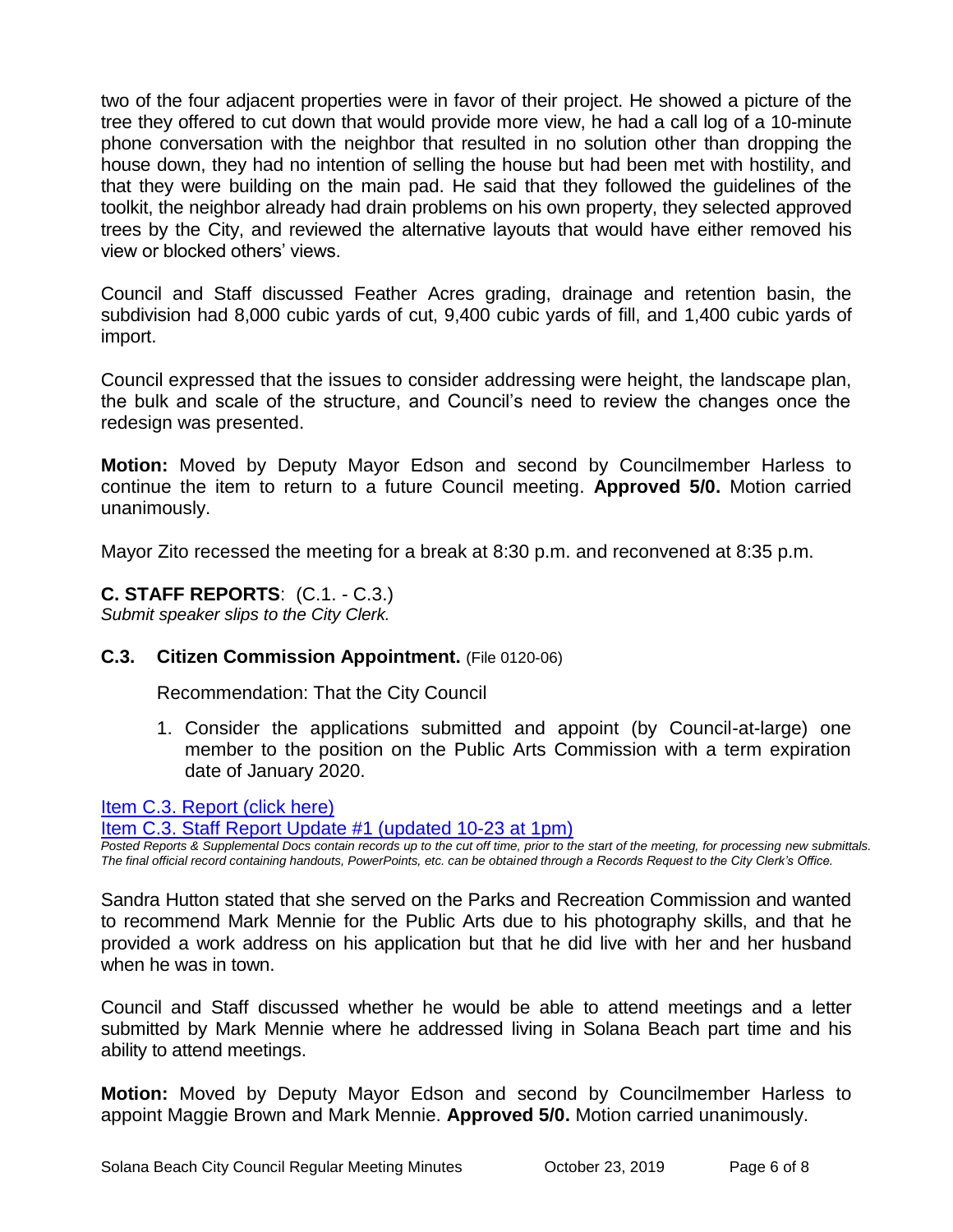#### **C.1. View Assessment Ordinance Discussion.** (File 0600-45)

Recommendation: That the City Council

1. Provide direction to staff.

[Item C.1. Report \(click here\)](https://solanabeach.govoffice3.com/vertical/Sites/%7B840804C2-F869-4904-9AE3-720581350CE7%7D/uploads/Item_C.1._Report_(click_here)_10-23-19_-_O.pdf) 

*Posted Reports & Supplemental Docs contain records up to the cut off time, prior to the start of the meeting, for processing new submittals. The final official record containing handouts, PowerPoints, etc. can be obtained through a Records Request to the City Clerk's Office.*

Greg Wade, City Manager, introduced the item.

Ramona Maiman spoke about her concerns of a house at Granados and Corto that has been being built for 30 years, story poles north of that at Brookdale and Granados, and paying a \$700 filing fee every time a new project built higher on a building pad heightening structures and affecting views. She said that she would like to use an auxiliary room for living purposes for her family, which she was required to restrict the use of in the past.

Tracy Richmond spoke about suggested revisions including public views from parks, the trigger height for structures, jurisdiction of the View Assessment Commission, the reference to anything below 7 ft. was not within the jurisdiction of the View Assessment Commission, project reviews including the entire structure and all elements being built or existing down to the ground, addressing filing fees and waiver procedures for people with low incomes, removing the mediation provision for appeals, claimants and applicant's duty to allow inspection of property for all View Assessment Commission members and City Council, story pole requirements for decks at second and third floors, specifying what was allowed on these decks, cleaning up the View Assessment findings, and clarity on casualty destruction when an applicant wants to rebuild the same structure and add to it. .

Council discussed addressing trigger heights from 16 ft. to a lower height consideration, dense or high vegetation that blocked story poles, story pole waivers, deck parameters, radius for mailing notices, waiving or deferring filing fees, structures under 7 ft., responsibilities of the View Assessment Commission members, the appeal process, story poles policies, marking and spacing flags, maintenance of poles, installing new poles after plans are modified, length of time to leave poles up, and the policy on the number of hearing continuances allowed based on the number of claimants,

Council and Staff discussed that the definition of structure in the View Assessment ordinance included reference to it exceeding 7 ft. in height, to consider asking that the flags used on story poles not be plastic and made of biodegradable material, that Deputy Mayor Edson and Councilmember Harless would like to work on this and bring something to Staff to discuss, the primary viewing area was not always clear, consider a way to reuse the flag material regardless of what it would be made of, SDP/DRP process at Council meetings, and story poles remaining for Council review.

#### **C.2. Year-End Budget Adjustments for Fiscal Year 2018/19** (File 0330-30)